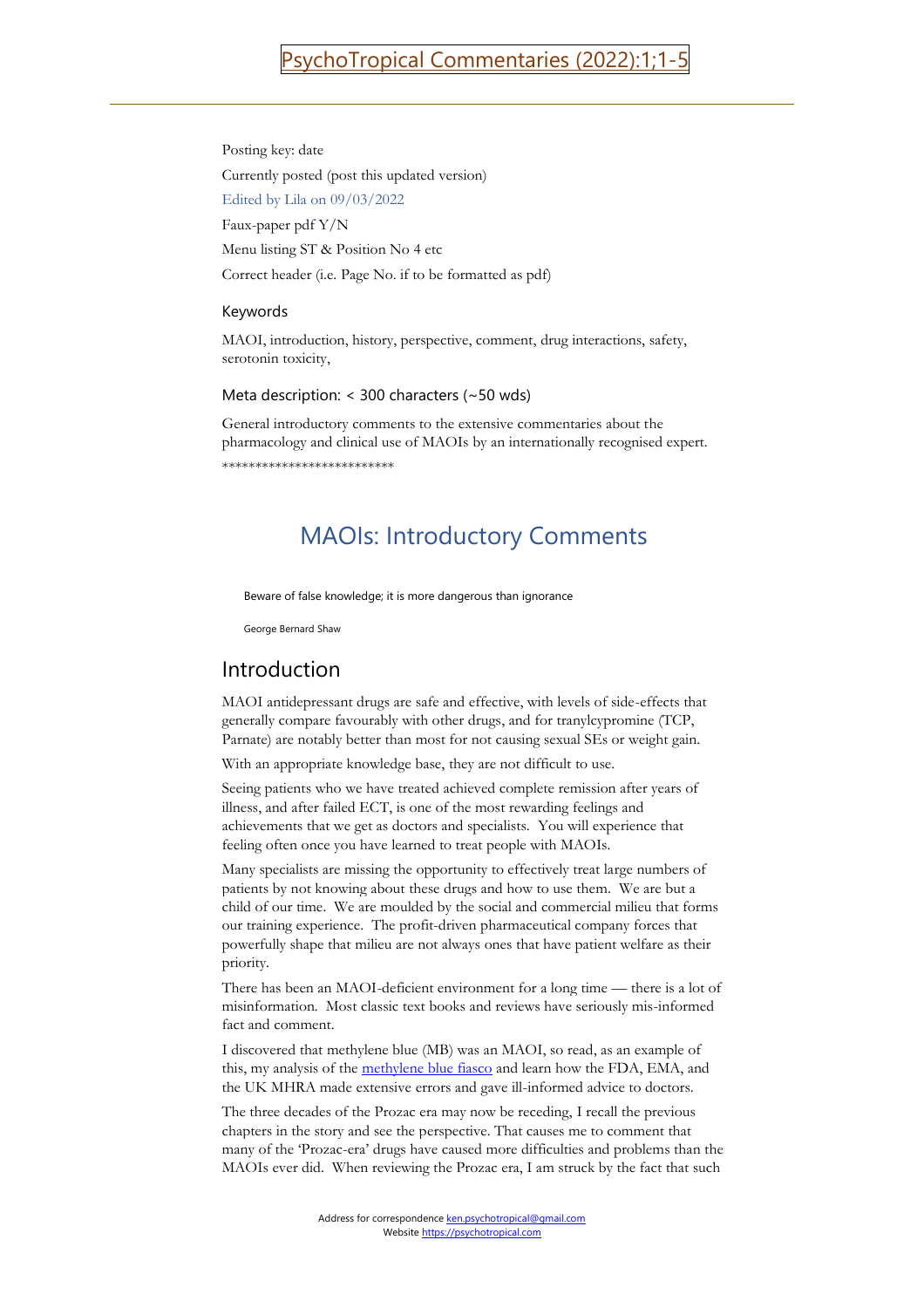a large number of patients are treated so extensively with a group of drugs of such marginal efficacy: indeed, one is tempted to call it the 'anodyne era' (do less harm, but not much good either). SSRIs have done a lot of harm: particularly the most widely used for many years, fluoxetine (Prozac), which has a terrible record for causing pharmaco-kinetic drug interactions some of which are serious — I remember a lady who lost most of her fingers and toes because she was given ergotamine whilst on fluoxetine, as a result of its CYP3A4 inhibition [1-4].

The Prozac era, or the 'anodyne era' — do no harm, but little good either

We may note here that this supposed saying (*primum non nocere*), and the 'Hippocratic oath' itself, is a misinterpreted myth. First, it has little or nothing to do with Hippocrates — the predominant form of this aphorism is always rendered in Latin, but Hippocrates did not write in Latin; second, it never appeared in writing in the medical literature until the mid 20<sup>th</sup> century; third, it has no more legitimate ethical or philosophical parentage than any other facile aphorism [5]. As Brewin noted [6]:

As a guide to medical practice, it is laudable but obviously deficient. It emphasizes the negative and the prevention of harm — altogether a desirable behaviour and attitude, but inadequate as a guide to practice and general ethics.

# The history and the biases

It is difficult to summarise the history of MAOI use in psychiatry without being critical of the level of pharmacological knowledge in the profession. One strong influence which compounds the misinformation/misperception problem about drugs in general, and out-of-patent drugs in particular, is the strong bias concerning promotion, advertising and teaching produced by the financial dominance of pharmaceutical companies. Their primary objective, which may override all other considerations, is to sell new generation expensive in-patent drugs, irrespective of whether they can actually present the 'evidence' to make them look better or not.

I am an internationally acknowledged expert on serotonin toxicity and have published extensively about drug toxicity and interactions involving most psychotropic drugs (1-9). ST is the only serious drug-drug interaction relevant with MAOIs. Let me just elaborate that statement briefly — the tyramine pressor response *may* be more common, but it is usually mild and even when it causes large elevations of blood pressure it [very rarely results in subarachnoid haemorrhage:](https://psychotropical.com/risk_of_harm_from_acute_tyr_hypertension/) whereas serotonin toxicity is quite frequently serious and sometimes fatal.

Note that serotonin toxicity is only serious or fatal when associated with a combination of therapeutic doses of an MAOI combined with an SRI — it is not dangerous or fatal when associated with single drug ingestions or combinations **not** involving MAOIs — see the serotonin toxicity section for a deeper understanding of this issue.

There are many other sections on this website related to safe and effective use of drugs and my special expertise in serotonin toxicity enables me to talk particularly authoritatively concerning that aspect of MAOI interactions.

I have reviewed elsewhere the evidence relating to the declining use of MAOIs by doctors over the last three or four decades. Although there is little or no data relating to the younger generation of doctors, it is reasonable to assume that an even smaller proportion of the latest generation have adequate experience, or knowledge, of these drugs — I receive frequent comments via the website from trainees and younger doctors who state they have had little or no training or teaching about this. Indeed, what is even more disappointing is that they are frequently told these drugs are out of date, ineffective, dangerous and should not be used. That is poor teaching at a level which would have to be described as decidedly substandard. Anyone who encounters such lack of knowledge might like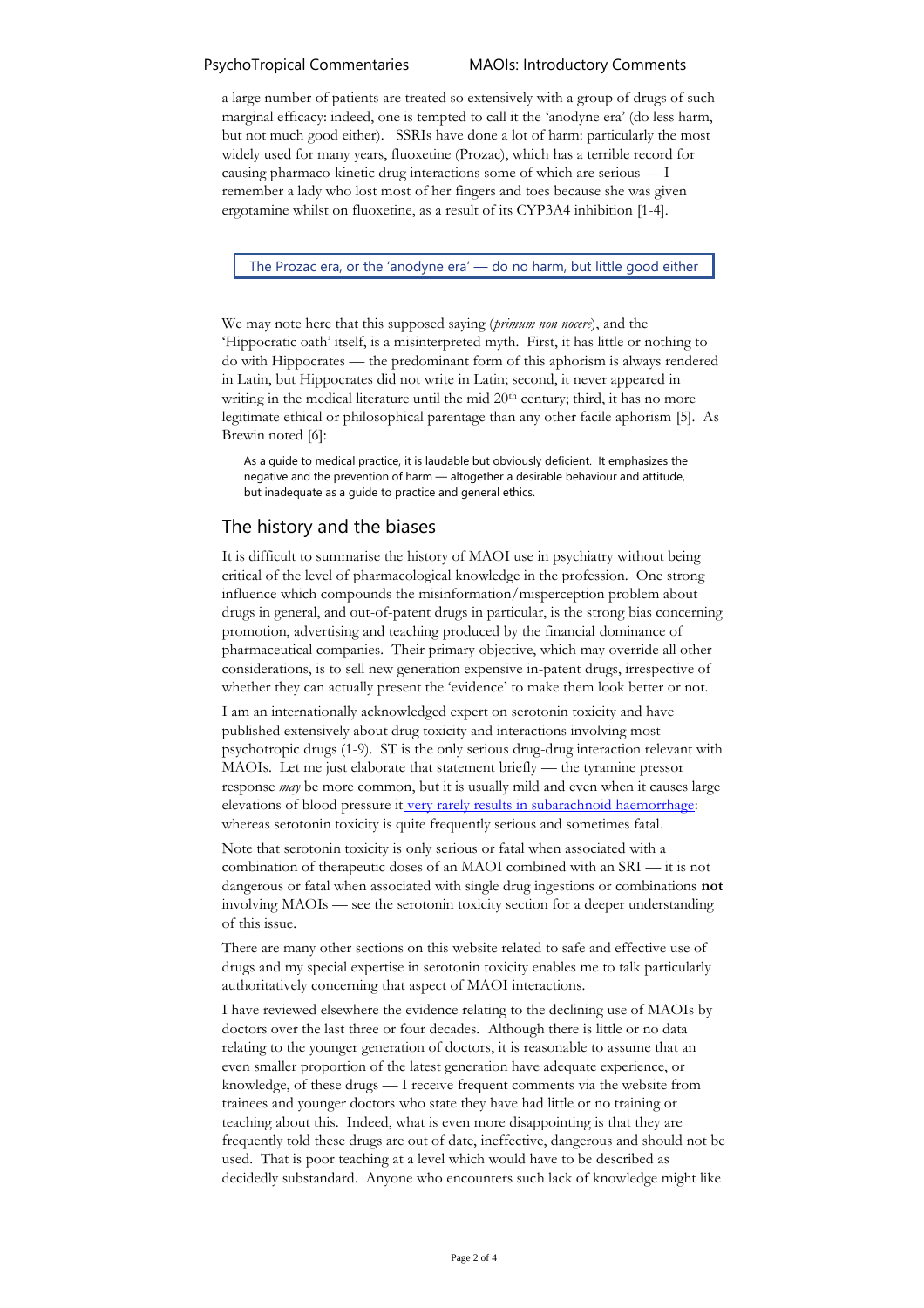### PsychoTropical Commentaries MAOIs: Introductory Comments

to refer the teacher to the story about the **Dutch professor** who became psychotically depressed and was cured by tranylcypromine (TCP, Parnate).

Those who wish to learn more about MAOIs will require a little intellectual courage and tenacity because what is written about these drugs is a good example of how easy it is for dogma to become established as fact, even when it is based on poor knowledge and evidence. Sadly, much of what has been written about MAOIs is simply third-rate scholarship, much of which is factually incorrect, as the latest edition of the [APA textbook embarrassingly exemplifies.](https://psychotropical.com/apa-textbook-update-maois/)

MAOIs are an example of how myth and dogma become established as fact, merely by unthinking repetition

I do not want to dwell on that aspect here, but it is important to be confident of the accuracy and objectivity of that statement. The brief example I will use is that of the generally accepted proscription that one cannot combine TCAs and MAOIs. This is reproduced in most standard texts. How and why that is incorrect is dealt with in great detail in several of my papers about serotonin toxicity. Perhaps the best general overviews of that question are in my 'Biological Psychiatry' review (5) and the MB review (8). I am also preparing a brief commentary for the website specifically about that, simply because it is such a common misconception [link]. Doctors who prescribe such combinations are not infrequently subject to criticism and even censure from doing so. I have had numerous reports of pharmacists who have refused to fill scripts because of the misinformation (in computerised drug interaction databases) and misconceptions about this mythical interaction. I also gave a report to the Australian medical board. Their 'experts' incorrectly asserted that a doctor was negligent for giving a combination of TCP and amitriptyline. For those who put themselves forward as experts, judging their colleagues, that is ignorance, woeful ignorance.

So, if you are going to use MAOIs you need to acquire the knowledge, and have the intellectual fortitude, to challenge misconceptions and dogmas — much of that knowledge can be gained by reading my papers, and what is on this website. Those who are unable to marshal those qualities will have greater difficulty challenging commonly accepted, but erroneous, views and the various misleading clinical guidelines on treatment. Guidelines are admirable things for general purposes and for less experienced practitioners, but it is important to remember that all good guidelines are preceded by specifically stated caveats relating to the importance of individual cases and the use of clinical judgement by the treating doctor. They are only guides, not *ex cathedra* dictates. When doctors hurriedly check the guidelines to make sure they are not going to be criticised, the basic and essential EBM tenets are frequently overlooked or forgotten, these **require**:

…integrating … the best available external clinical evidence from systematic research…[with] the proficiency and judgment that individual clinicians acquire through clinical experience and clinical practice… [without which] even excellent external evidence may be inapplicable to or inappropriate for an individual patient' [7].

All guidelines should emphasise the importance of individual treatment assessment, the patient's right to choose, and refuse, and the use of clinical judgement by each treating doctor — not slavish, thoughtless, adherence to guidelines

Those who opine that treatments should not be given because they do conform to the guidelines do not understand the responsibilities of the clinician and the priorities of good clinical medicine, and the rights of patients to choose which treatment they prefer — like trying TCP before being given ECT.

That idea conceptually meshes with the George Bernard Shaw quote: